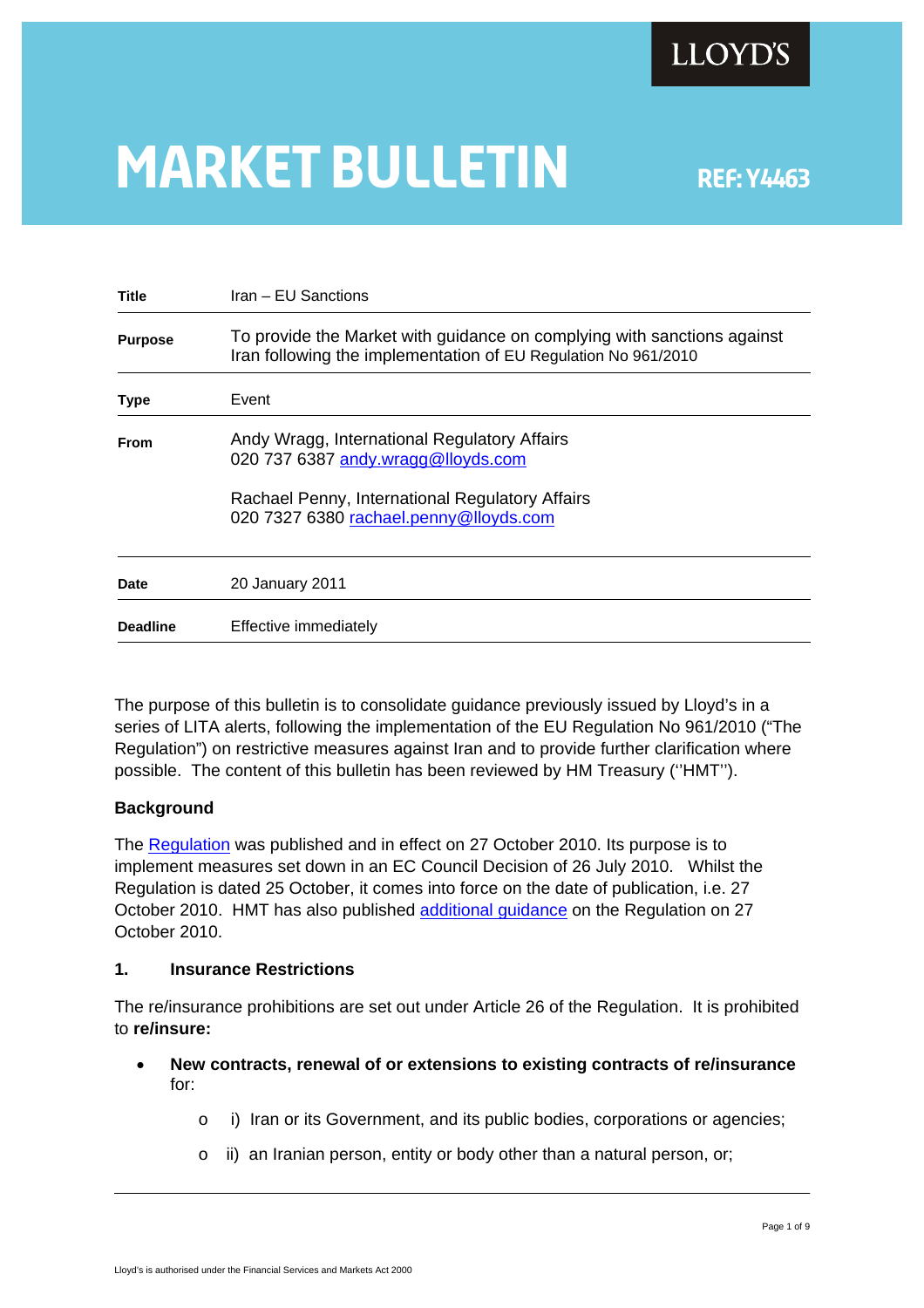o iii) a natural person or a legal person, entity or body when acting on behalf or at the direction of a legal person, entity or body referred to in i) or ii) above

(NB: persons falling within category iii) could be located outside of Iran)

This means that the re/insurance prohibition will apply to Iranian companies and or to companies owned or controlled by an Iranian company, which could include a subsidiary of an Iranian company located outside of Iran.

The prohibition also applies to natural persons but only if they are **not acting** in a private capacity, so if an official of an Iranian company acting on behalf of his/her company, applied for re/insurance, this would not be permitted.

## **Re/insurance exemptions apply to:**

- compulsory or third party insurance such as motor, public and employers' liability to Iranian persons, entities or bodies located in the EU;
- provision of re/insurance to Iranian individuals acting in a "private capacity" except if they are designated as subject to an asset freeze. This could include health, travel and or household re/insurance.
- re/insurance of owners of vessels, aircraft or vehicles, **where chartered by a person, entity or body, described in i) and ii) above** provided that person, entity or body is not subject to an asset freeze.

It should be noted that if a vessel or aircraft (with no Iranian association/connection) temporarily docks, loads or transits through Iranian waters or airspace, it is not subject to Iranian jurisdiction or said to be at the direction of the Government or of any Iran person, entity, body defined above.

The re/insurance prohibition relates to the provision of insurance to any person/entity falling within the prohibited categories (set out above) of the Regulation. It does not prevent the provision of insurance to a person/entity falling outside of the prohibited categories, who is trading with an Iranian person/entity – as the insurance provision, which is deemed to be the relevant transaction, does not relate to the Iranian person/entity.

# **2. Existing Contracts prior to 27 October 2010**

Contracts for Iranian persons as defined above but which **incepted prior to 27 October 2010** may run their course. However, they cannot be extended or renewed or contracts bound in relation to them under a binding authority, after this date. This means that individual contracts, which incept after 27 October 2010 but attach to a binding authority contract arranged prior to 27 October 2010 are not permitted.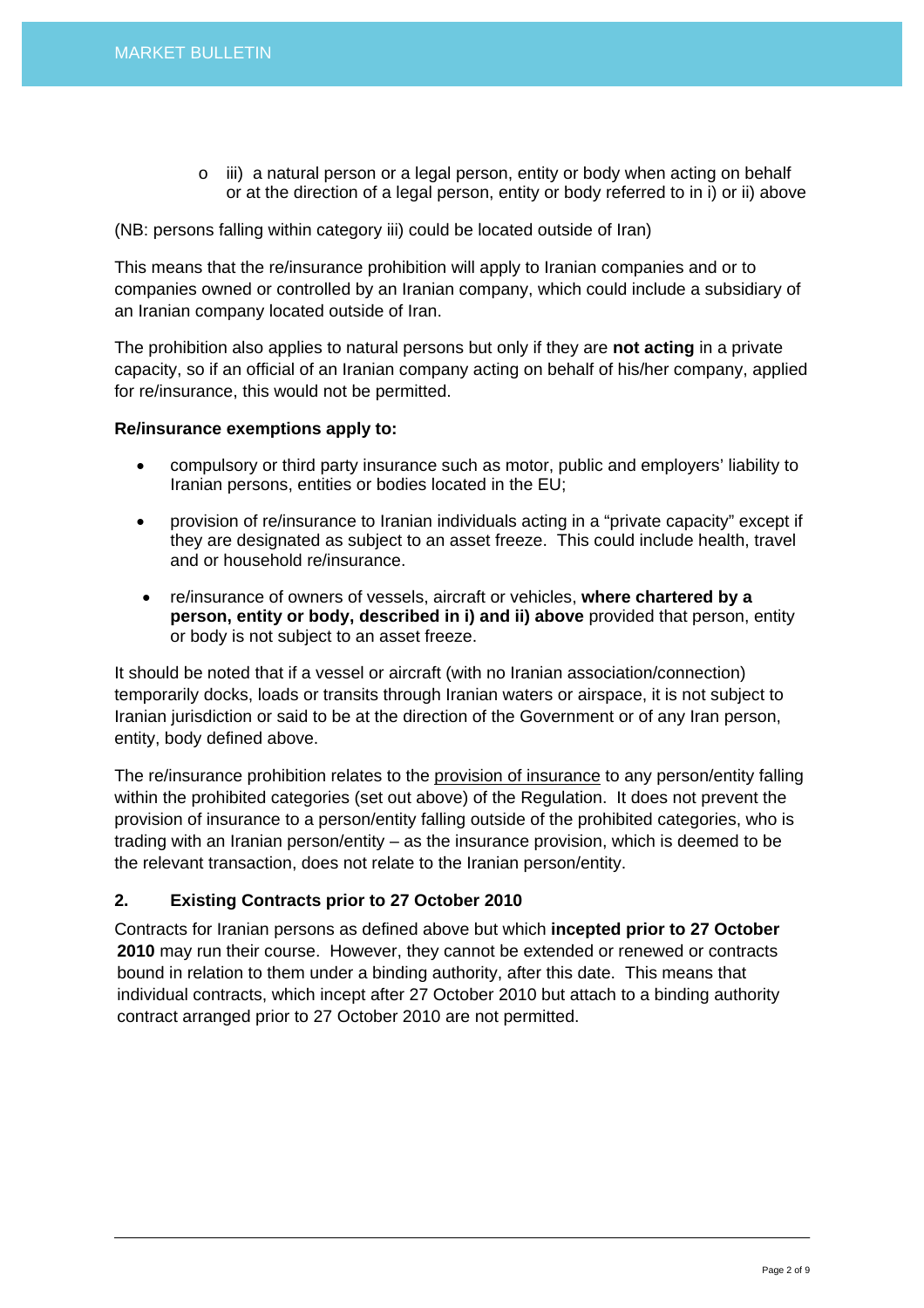# **3. Extensions**

As referenced above, the Regulation states that extensions to existing contracts of re/insurance (for the prohibited categories) are not permitted. HMT has confirmed that this requirement applies where the extension to an existing contract is outside the terms agreed when the contract came into force and which would therefore alter and increase the scope of re/insurance coverage that was agreed. Such requests to extend would be seen as optional or at the discretion of the underwriter and would not be permitted.

In some cases however, the terms of the contract agreed may oblige a re/insurer to accept additional risks or extensions to an existing contract i.e. without any option. There may therefore be policies where a re/insurer is legally bound to underwrite any risk falling within the terms of an existing contract, such as under obligatory treaty reinsurance. In this case, even if the risks incept after 27 October 2010 they are permitted.

If managing agents wish to obtain clarification about a specific policy extension, they should contact the Asset Freezing Unit of HMT. Their contact details are: [AFU@hmtreasury.gsi.gov.uk](mailto:AFU@hmtreasury.gsi.gov.uk) or 020 7270 5454.

## **4. Coverholders**

As noted above, individual contracts bound after 27 October 2010 off existing binding authority contracts would be considered separate contracts and not allowed. Managing agents should therefore ensure that coverholders are made aware of the provisions of the Regulation and that they are not permitted to bind underwriters to re/insure any relevant contracts after 27 October 2010.

#### **5. Circumvention**

Any attempt to knowingly and intentionally circumvent the re/insurance restrictions is prohibited.

#### **6. Reinsurance**

The prohibition regarding reinsurance applies to reinsurance contracts provided by an EU reinsurer to any Iranian insurance company (regardless of the identity of the original insured) and to any reinsurance where the underlying insured is an Iranian company, regardless of where the insurer is based.

#### **7. Sanction Clauses**

Many managing agents are now inserting a sanctions limitation and exclusion clause (LMA Clause 3100) into their policy wordings in order to prevent the extension of a prohibited service to sanctioned countries, entities or individuals.

Whilst the insertion of a sanctions exclusion may provide contractual certainty for underwriters in specified circumstances in relation to relevant sanctions legislation, it does not remove a managing agent's regulatory obligation to carry out or have performed on their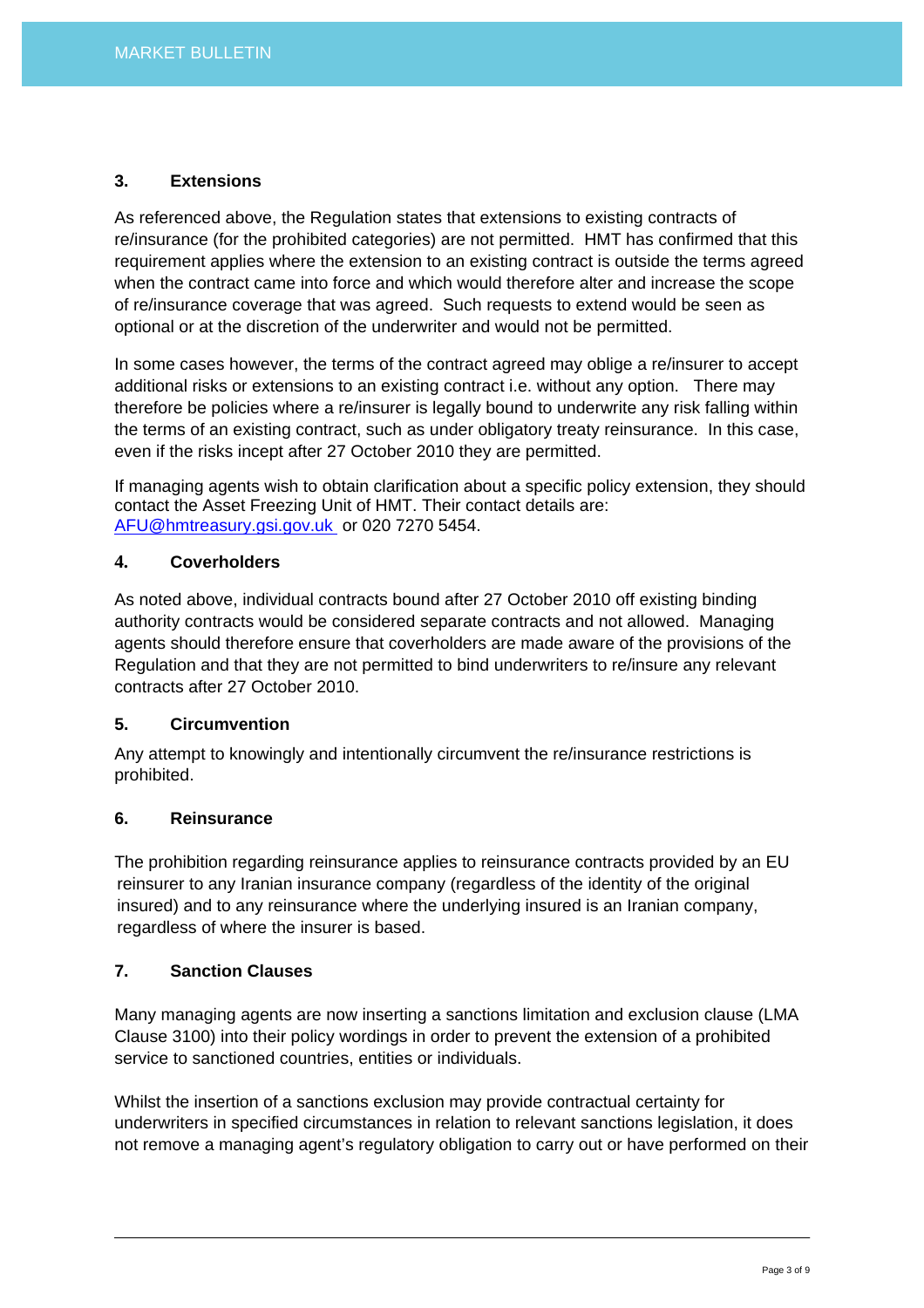behalf due diligence appropriate to the type of contract in question and to ensure that that it is evidenced accordingly.

# **8. Due Diligence**

Under the [FSA's SYSC requirement 3.2.6,](http://fsahandbook.info/FSA/html/handbook/SYSC/3/2) firms are expected to establish and maintain effective systems and controls for countering the risk that firms might be used to further financial crime. It is therefore expected that due diligence should be carried out to ensure that managing agents are not re/insuring entities/persons which are prohibited under international sanctions legislation.

Whilst Lloyd's is intending to review the question of due diligence in respect of international sanctions in a wider context, it is advocating that managing agents use a simple confirmation process in order to fulfil their due diligence obligations regarding Iranian sanctions.

This confirmation, most likely obtained from the placing broker, must affirm that the risk does not involve any Iranian entities/persons as per the definitions provided under Article 26 of the Regulation and that any additional risks falling within these categories must be immediately referred to underwriters for assessment. This type of confirmation will be particularly relevant to Global policies where not all risk details are known at the beginning of the policy period.

However this confirmation must not be a substitute for any due diligence the managing agent is obliged to conduct, or deter managing agents from reviewing information made available to them (e.g. bordereaux or information advised under a treaty reinsurance programme) that would identify the re/insureds under the contract. Omitting to examine a list of re/insureds for sanctioned persons/entities that has been made available to a re/insurer, could amount to a breach of the Regulation.

Following syndicates may also wish to clarify what due diligence has been carried out by the lead and/or broker and obtain confirmation that it has been conducted, documenting appropriately to demonstrate satisfaction that the required compliance process has been followed. HMT has advised that it does not expect managing agents to duplicate due diligence that has already been carried out if they are able to satisfy themselves of its existence and evidence accordingly.

The Regulation does not require managing agents to carry out due diligence beyond what is normally expected in the underwriting process, however if a piece of information or lack of information raises a concern, managing agents should extend the level of due diligence normally carried out to alleviate these concerns.

Continued due diligence during the life and run off of a contract is also important to ensure that payments, particularly claims and returns premiums are not made to sanctioned entities/persons. If it is suspected that a transaction may have breached applicable sanctions legislation, managing agents are reminded of the requirement that they should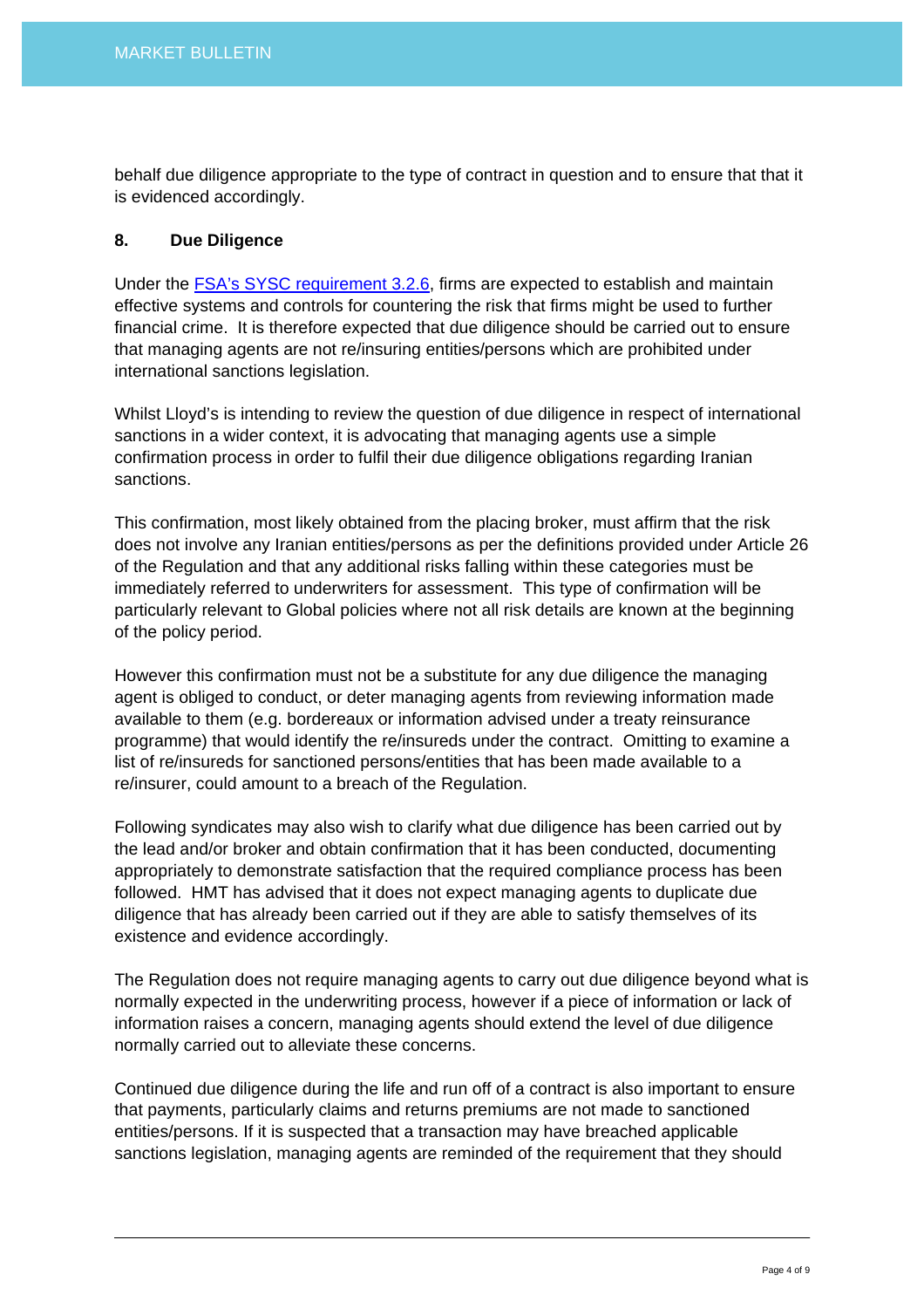notify HMT as soon as possible, ensuring that Lloyd's International Regulatory Affairs is also notified.

As referenced in section 7 above, managing agents may still consider it appropriate to include a sanctions clause as well as obtaining the due diligence confirmation described.

## **9. Knowledge Defence**

The knowledge defence in the Regulation (Article 32(2)) serves as a protection for re/insurers, provided they have carried out their due diligence requirements properly.

If a managing agent has carried out due diligence to the extent that it is able to for a particular transaction and there is no evidence or suspicion that it has re/insured a prohibited transaction, the defence within the Regulation can be relied upon, if it transpires that the transaction involved providing re/insurance to a sanctioned person/entity. It is therefore important to demonstrate compliance with due diligence requirements and document accordingly, should this issue arise.

## **10. Reporting to HMT**

Managing agents are reminded of the requirement that all financial institutions and other bodies and persons in UK should notify HMT of any transactions relating to the individuals and entities subject to asset freezing provisions under the Annexes to the Regulation as also previously advised in our earlier alerts. The Asset Freezing Unit's details are provided under section 3 of this bulletin. If a managing agent requires assistance in reporting a breach to HMT or would like to talk through their concerns with Lloyd's, please contact International Regulatory Affairs as per the details at the end of the bulletin.

# **11. Criminal Offences**

On 11 December 2010, The [Iran \(European Union Financial Sanctions\) Regulations \(SI](http://www.hm-treasury.gov.uk./d/iran_european_union_financial_sanctions_regulation_111210.pdf)  [2010/2937\)](http://www.hm-treasury.gov.uk./d/iran_european_union_financial_sanctions_regulation_111210.pdf) came into force. This piece of legislation makes breaches of certain prohibitions within the Regulation, criminal offences in the UK.

Under the Schedule to SI 2010/2937, there is a reporting obligation that a relevant institution must inform HMT as soon as practicable, if it knows or has reasonable cause to suspect that a person is a designated target and/or if a person has committed an offence by breaching any of the provisions of the Regulation and the information on which the knowledge or suspicion is based has been obtained during the course of the relevant institution carrying on its business.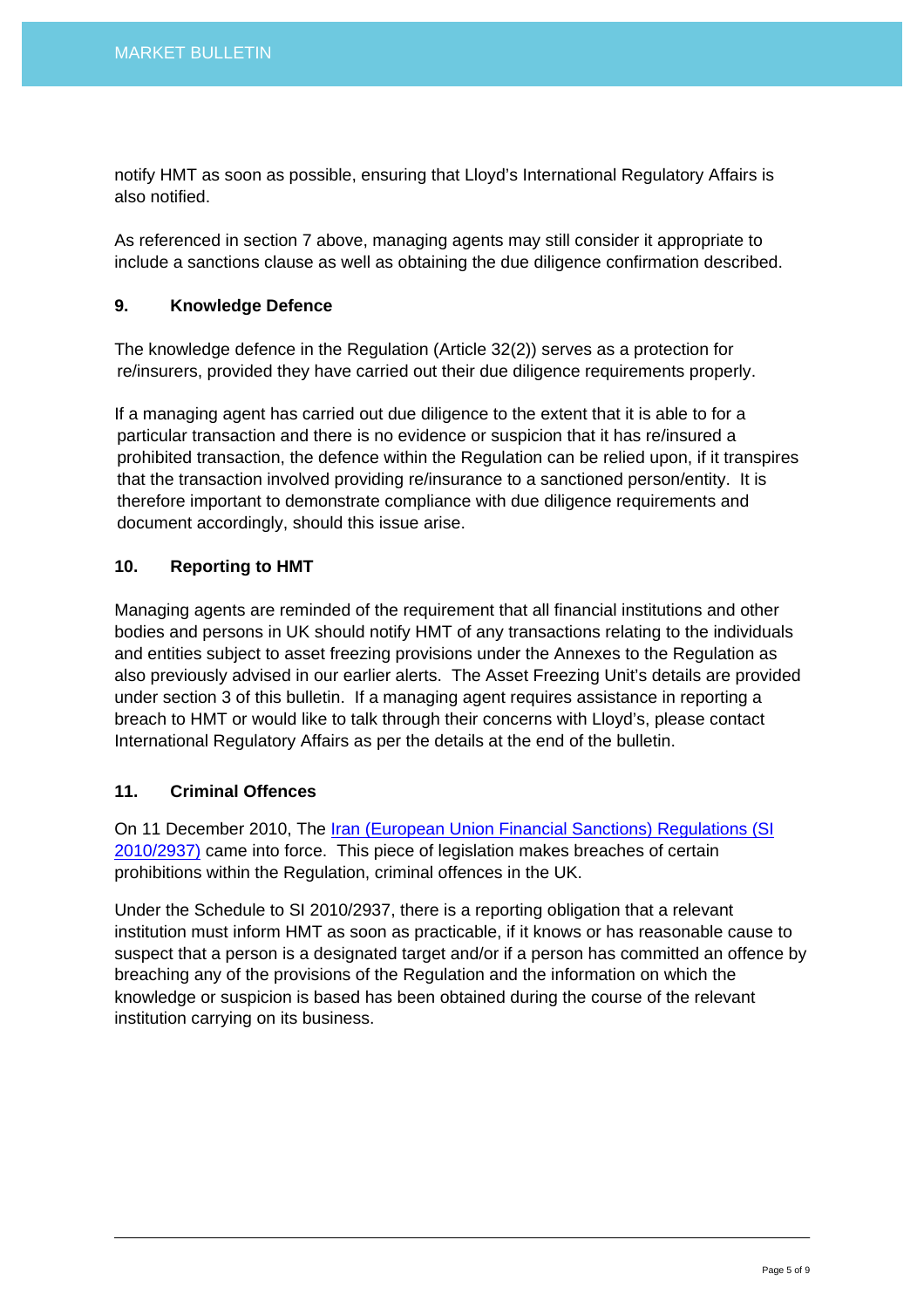## **12. Oil and Gas Restrictions**

There are prohibitions on the provision of key equipment and technology relating to oil and gas to Iranian persons or for use in Iran and related financial, technical or brokering services are also prohibited. Insurance is not specifically mentioned under this restriction and the definitions within the Regulation for technical assistance and brokering services do not include insurance transactions. Financial assistance is not defined in the Regulation but export credit insurance is included in its definition in other sanctions legislation. If managing agents wish to obtain clarity about a specific transaction, HMT have advised that they should be contacted for assistance.

HMT has confirmed that the re/insurance prohibitions under Article 26 do not apply to re/insuring the export and import of oil and gas to and from Iran provided the re/insurance is not for the benefit of Iranian persons, entities or bodies. However please see section 13, as Lloyd's has directed that re/insuring imports of refined petroleum into Iran is not permitted.

#### **13. Lloyd's Direction – Restriction of Imports of Refined Petroleum into Iran**

As advised above, the oil and gas restrictions do not restrict the import of refined petroleum into Iran or the insurance thereof (provided the coverage is for the benefit of non-Iranian persons etc) but managing agents are reminded of the Direction issued by Lloyd's with effect from 9 July requiring that "**no contract of insurance or reinsurance is entered into (or existing contracts amended (endorsed) on behalf of the members of a syndicate managed by it where it has actual knowledge or should have known that an Iranian Refined Petroleum Risk would be insured or reinsured under that contract".** This direction was issued on 8 July 2010 under [Market Bulletin Y4409](http://www.lloyds.com/%7E/media/Files/The%20Market/Communications/Market%20Bulletins/2010/07/Y4409.pdf) and is still in force.

#### **14. Transfer of Funds**

There are requirements within the Regulation under Article 21 that the transfer of funds (e.g. claims and premiums) TO and FROM an Iranian person, entity and body must be notified to and or authorised by HMT in advance, if the amount exceeds a certain limit. These are:

| Value                                                       | <b>Requirement</b>                                                                                                                                                                                                                                         |
|-------------------------------------------------------------|------------------------------------------------------------------------------------------------------------------------------------------------------------------------------------------------------------------------------------------------------------|
| More than $\epsilon$ 10,000 but less than $\epsilon$ 40,000 | A transfer of funds between these two limits<br>must be notified to HMT in advance of the<br>transaction taking place. It does not matter<br>what the transfer relates to. Approval is not<br>required.                                                    |
| €40,000 or more                                             | Transfers relating to foodstuffs, medical<br>equipment, healthcare, or humanitarian<br>purposes need only be notified in advance to<br>HMT but transactions for any other<br>purpose within these monetary limits must<br>be authorised by HMT in advance. |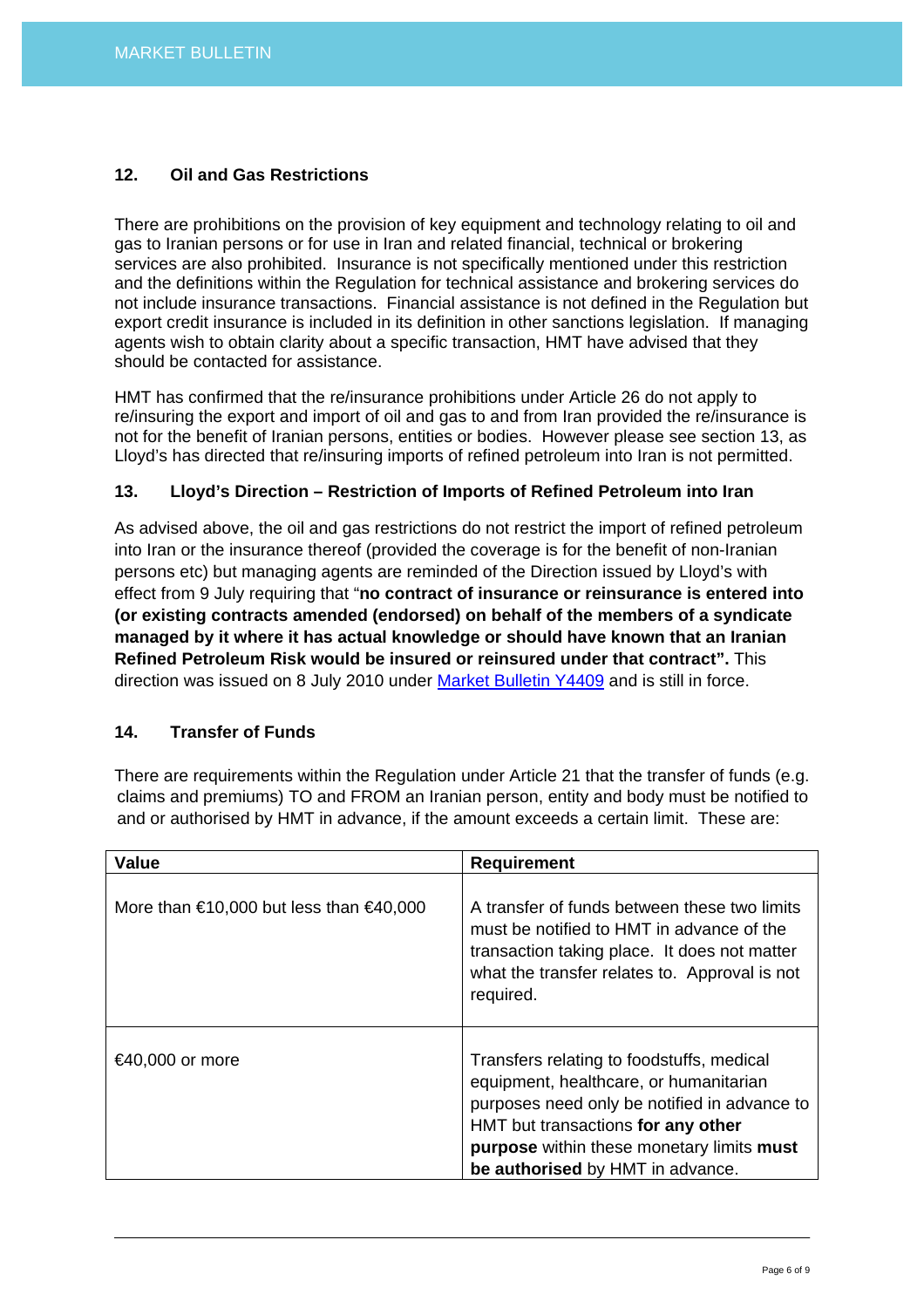The requirement would apply to existing contracts or to exempt re/insurance contracts if claims or premiums within the above limits are to be transferred to or from:

- (a) the State of Iran or any public authority thereof
- (b) any natural person **in** or **resident in** Iran (i.e. can include foreign persons in Iran temporarily or foreign and Iranian persons residing in Iran **but not an Iranian person outside of Iran)**
- (c) any legal person, entity or body having its registered office in Iran ( could also include an overseas branch of an Iranian company i.e. located outside of Iran)
- (d) any legal person, entity or body inside or outside Iran, owned or controlled directly or indirectly by a), b) or c).

This requirement applies regardless of whether €10,000/€40,000 is a single transfer or a number of related transfers for the same risk which accumulate to over €10,000/€40,000.

## **15. Notifications to HM Treasury**

Prior notifications of EUR10,000 or more can be submitted to HMT at any point prior to the transfer actually being made. Whilst firms are not legally required to wait for an acknowledgement regarding the notification, firms will wish to ensure that the prior notification has been sent before proceeding with the transfer. To assist with this, HMT has introduced an auto-acknowledgement for email notifications.

The Regulation sets out the parties responsible for notifying and or obtaining authorisation when transferring funds to or from an Iranian person. HMT's Guidance in relation to the transfer of funds also sets this out. This will usually be the payer or the party distributing the funds to the Iranian person.

It is HMT's preference to receive a single notification/authorisation request per transaction. Therefore Lloyd's considers that it would be more efficient if this is sought at an earlier stage in the transaction and that the lead syndicate (with assistance from the broker, if appropriate) co-ordinates notifications to HMT ensuring that all following syndicates are informed.

Under the Regulation, if no objection to an authorisation request has been received within 4 weeks, then the authorisation is deemed to be granted.

#### **16. Xchanging Checks**

Xchanging (on both the XIS and XCS sides) is investigating what, if any, internal process changes it needs to implement in order to comply with its direct obligations under the Regulations. Xchanging will issue its own bulletin to the Market in due course to communicate what checks and/or process changes it will be putting in place.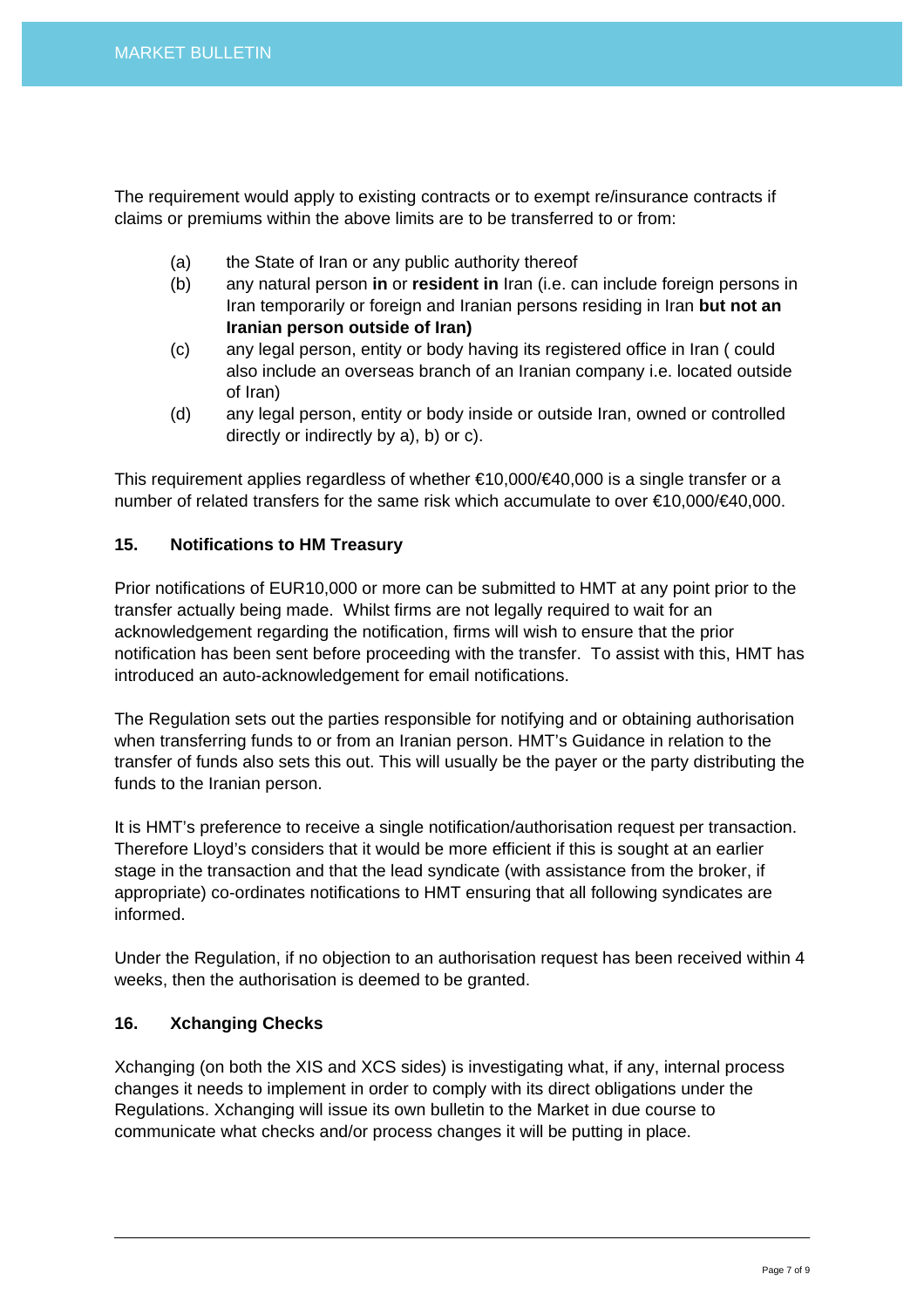The sole purpose of any such checks will be to meet Xchanging's obligations under the Regulations. However, it is important to note that these will be limited in scope and will not be a substitute for or amount to an outsourcing of any obligations that a managing agent or other party has under the Regulations.

## **17. Deferred Premium Instalments**

As the Market is aware, the Regulation contains asset freezing provisions, where designated persons are subject to financial restrictions. Funds and economic resources must be frozen and cannot be made available directly or indirectly unless they fall into a category allowing authorisation by HMT. For any existing contracts where the re/insureds are subject to asset freezing provisions, there may be a deferred premium instalment arrangement where premium instalments are yet to be paid but which will be automatically triggered at certain instalment dates.

In order to ensure that these payments are stopped, Xchanging can correct the automation and cancel deferred instalments. It is preferable for the broker to instruct Xchanging to initiate this process, which can be done by submitting a "Corrections Request Form". These forms can be found on the Xchanging Insurance Portal. To access the Portal, please copy and paste the web link below into your browser:

[https://insuranceportal.xchanging.com/cms/main/menu/1%20-](https://insuranceportal.xchanging.com/cms/main/menu/1%20-%20Technical%20Information/Premium%20Correction%20Guidelines) [%20Technical%20Information/Premium%20Correction%20Guidelines](https://insuranceportal.xchanging.com/cms/main/menu/1%20-%20Technical%20Information/Premium%20Correction%20Guidelines)

If you require assistance in accessing the Portal, please email: [servicecentre@xchanging.com](mailto:servicecentre@xchanging.com)

Please note that this process is not just applicable to this Regulation. It will also apply to other deferred premium transactions where parties are subject to asset freezing provisions under other sanctions legislation.

If the managing agent wishes to contact Xchanging directly to request that deferred instalments be stopped, they should email their request to: [premium.corrections@xchanging.com](mailto:premium.corrections@xchanging.com)

#### **18. Delinked Transactions**

It is possible that delinked transactions may have been set up for re/insureds, who are subject to asset freezing provisions but have not been linked (i.e. premium amounts have not been settled). In order to ensure that no monies move in respect of such transactions, Xchanging should be instructed, as above, to cancel them. For more information on delinked transactions please refer to the [London Market Group's user guide](http://www.marketreform.co.uk/index.php?option=com_content&view=category&id=40&Itemid=143).

General enquiries relating to processing at Xchanging (XIS and XCS) should be directed to: [servicecentre@xchanging.com](mailto:servicecentre@xchanging.com) or 0870 380 0830**.**